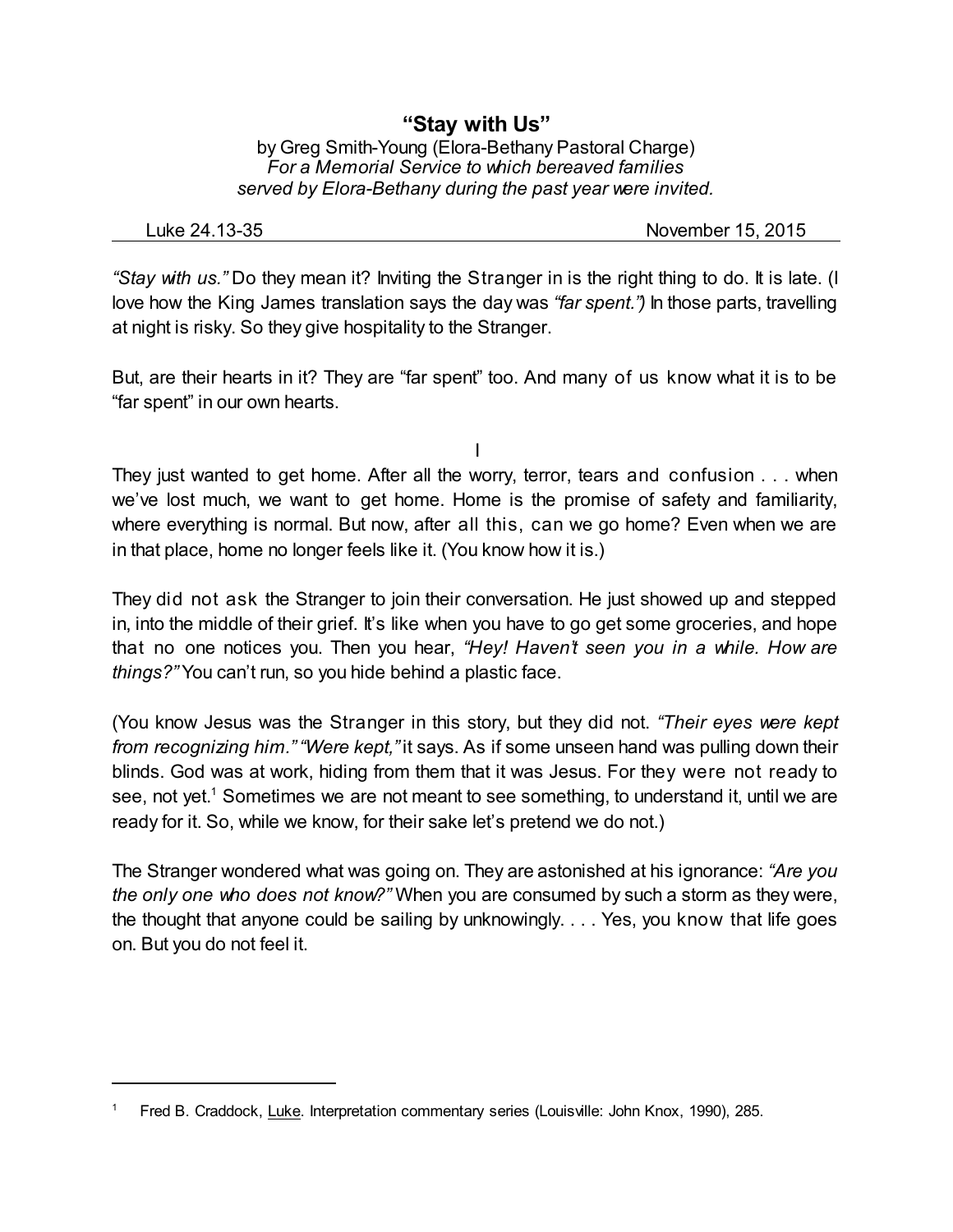I think of W. H. Auden's poem, *Funeral Blues*. Listen to these parts of it.

*Stop all the clocks, cut off the telephone, Prevent the dog from barking with a juicy bone, Silence the pianos and with muffled drum Bring out the coffin, let the mourners come.*

*Let aeroplanes circle moaning overhead Scribbling on the sky the message He Is Dead . . . . . . Pour away the ocean and sweep up the wood. For nothing nowcan ever come to any good.*<sup>2</sup>

The death of one so love demands that all else stop too. How can anything go on? Least of all, you?

*"Tell me,*" the Stranger invited them. Counselling 101: get them to tell their story.

So they told all about their friend Jesus. From the beginning: *"a prophet mighty in deed and word."* To the end: *"condemned to die and crucified."* From their expectation, crushed: *"we had hoped that he was the one to redeem . . ."* To their despair, now confused by rumours of angels, an empty tomb, and whispers of resurrection. They tell their story.

Counselling 102: do not tell someone who has just unburdened their pain that they are "thick-headed" and "slow-hearted." <sup>3</sup> Apparently the Stranger skipped that class.

But then the Stranger who had seemed to know nothing, told them everything. How all they had experienced in Jesus, all the wonder and all the despair, makes sense of everything. How everything in Scripture, the sacred story of God's people, has now been bound together in Jesus. How everything that is, and was, and ever well be—including all who we have lost—is now held in Jesus.

II

So when they invite him in for the night, maybe it is more than politeness. *"They urged him strongly."* Are their broken hearts grasping for more of this Stranger, who somehow has

<sup>&</sup>lt;sup>2</sup> http://homepages.wmich.edu/∼cooneys/poems/auden.stop.html</u>. Excerpts are the 1<sup>st</sup> stanza, lines 1-2 of the  $2^{\text{nd}}$ , and lines 3-4 of the  $4^{\text{th}}$ .

For more about the poem, see [https://en.wikipedia.org/wiki/Funeral\\_Blues](https://en.wikipedia.org/wiki/Funeral_Blues)

<sup>3</sup> From Eugene Peterson's *The Message* translation of Luke 24:25.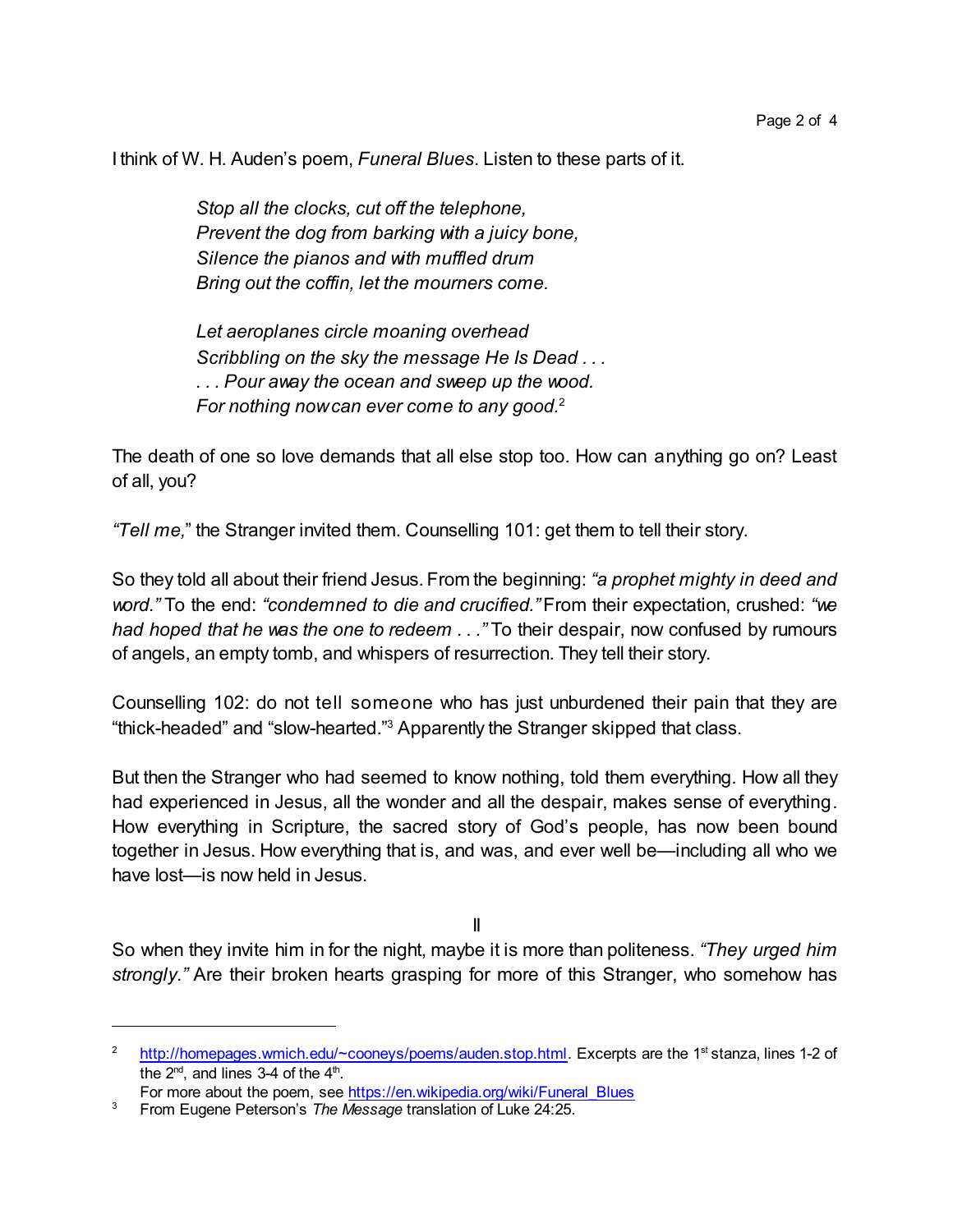what they need most? (Do you now how that is?)

They have been away and it is too late for shopping, but they do have bread. It is enough. All is quickly set, and they all sit. Yet before they can say grace, this Stranger-Guest makes himself the host. The bread he takes, blesses and breaks, and gives.

And they see. The blinds are lifted and their eyes open. God is at work.

Now, they see into their memory of that Last Supper a few days before, which—it's obvious now—was not the final meal with Jesus. That Supper, when he had likewise taken, blessed and broken, and gave, and said, *"This is my body, for you. Do this and remember me."*

Now they remember him. Not as we remember one who is lost and absent. No, it's memory that recognizes someone who is right there with us: *"I remember you! . . . Stranger . . . my Jesus."*

Though this time, he says nothing. He is gone.

They race back. Into the dangerous dark, but they are now alight. Along the same road they had just trudged, but this time they dance. Their heavy hearts now fully aflame with a fire that had been combusting ever since the Stranger had interrupted their conversation and stepped into their sorrow.

They race back, eager to join the rising chorus: *"The Lord has risen indeed!"*

III

In a bit, we will come to this table, and something will happen. I cannot explain it. I do not understand it. Somehow, Jesus is here. I guess if he can rise from the dead, after being crucified no less, he can be wherever he wants to be.

Jesus wants to be here. With us. With you.

He steps into your sorrow. He listens to your story. And with Jesus, maybe there will be some sense. Not that he will make everything all neat and tidy. He does not take us around the valley of the shadow of death, but he does walk with us through it. With him, as we walk together, we might see enough, and come to trust him enough, to become assured that it all does fit, that he binds and holds everything. That whatever and whoever has been lost to us, is found in him.